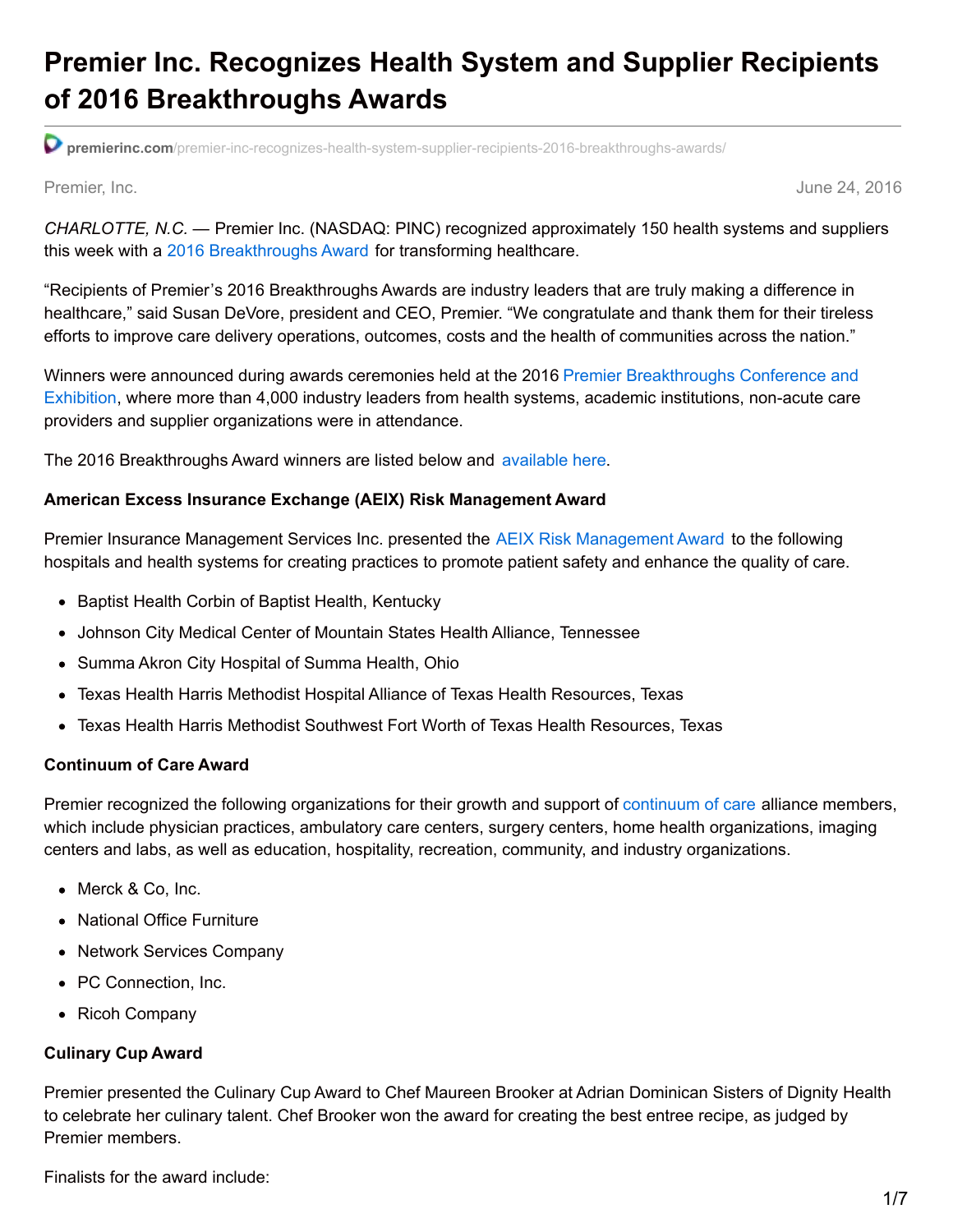- Michael Parksdubose, Sous Chef, North Shore University Hospital of Northwell Health
- Larry Bushner, Manager of Support Services, Aurora Zilber Family Hospice of Aurora Health Care
- Lyndon Espiritu, Executive Chef, North Shore University Hospital of Northwell Health

In addition, six other culinary experts were among the top ten.

- Jodi Greenwood-Webb, Culinary Cook, Indu & Raj Soin Medical Center of Kettering Health Network
- Kayla Halverson, System Cbord Coordinator, Aurora Sinai Medical Center of Aurora Health Care
- Libbie Marziano, Business Support Coordinator, Banner Behavioral Health Center of Banner Health
- Raul Pastrana, Executive Chef, Texoma Medical Center of UHS of Delaware
- Ried Snyder, Executive Sous Chef, The Park Danforth of Innovatix
- Michael Zuelly, Foodservices Director, The Lantern at Morning Pointe of Independent Healthcare Properties

### **Diversity Award**

The following organizations received the Diversity Award for important contributions in developing and nurturing diversity programs in their organizations and communities.

- Moffitt Cancer Center, Tampa, Florida
- Johnson & Johnson

In addition, Dignity Health and Nestlé received an honorable mention for the Diversity Award.

### **Illuminating Excellence Award**

Premier presented the Illuminating Excellence Award to four individuals for being outstanding foodservice professionals. Winners are selected based on improvements in operations, participation in Premier activities, professional/community activities and personal achievements.

- James Bain, Dining Services Director, The Watermark at East Hill of CHAMPS
- Susan Lessar, Director, Nutrition Therapy, Valley Health of Valley Health System
- Jeff Proulx, Supervisor of Food and Nutrition Services, Washington County Public Schools, US Communities
- Lisa Schairer, Vice President, Food and Nutrition Services and Environmental Services, Aurora Health Care

In addition, Premier recognized ten finalists.

- Joshua Fels, Director of Culinary and Nutrition Services, Banner University Medical Center, Arizona
- John Mastacciuola, Executive Chef, Stony Brook University Hospital, New York
- Kendra V. Stoen, Director of Food and Nutrition Services, WVUH Ruby Memorial, West Virginia
- Amanda Viau, Food Service Director, Avera McKennan Hospital, South Dakota
- Gary Holzem, Director of Dining Services, Lutheran Senior Services Laclede Groves, Missouri
- Nick Hunter, Executive Chef/Director Food and Beverage, Franke Home at Seaside, South Carolina
- Shirley Smith, Director of Food and Nutrition, Tabitha Health Care, Nebraska
- Lynne Kurz, Manager, Clinical Nutrition System Food and Nutrition Services, Aurora Health Care, Wisconsin
- Genie Gunn, Food and Nutrition Manager, Verner Center for Early Learning, North Carolina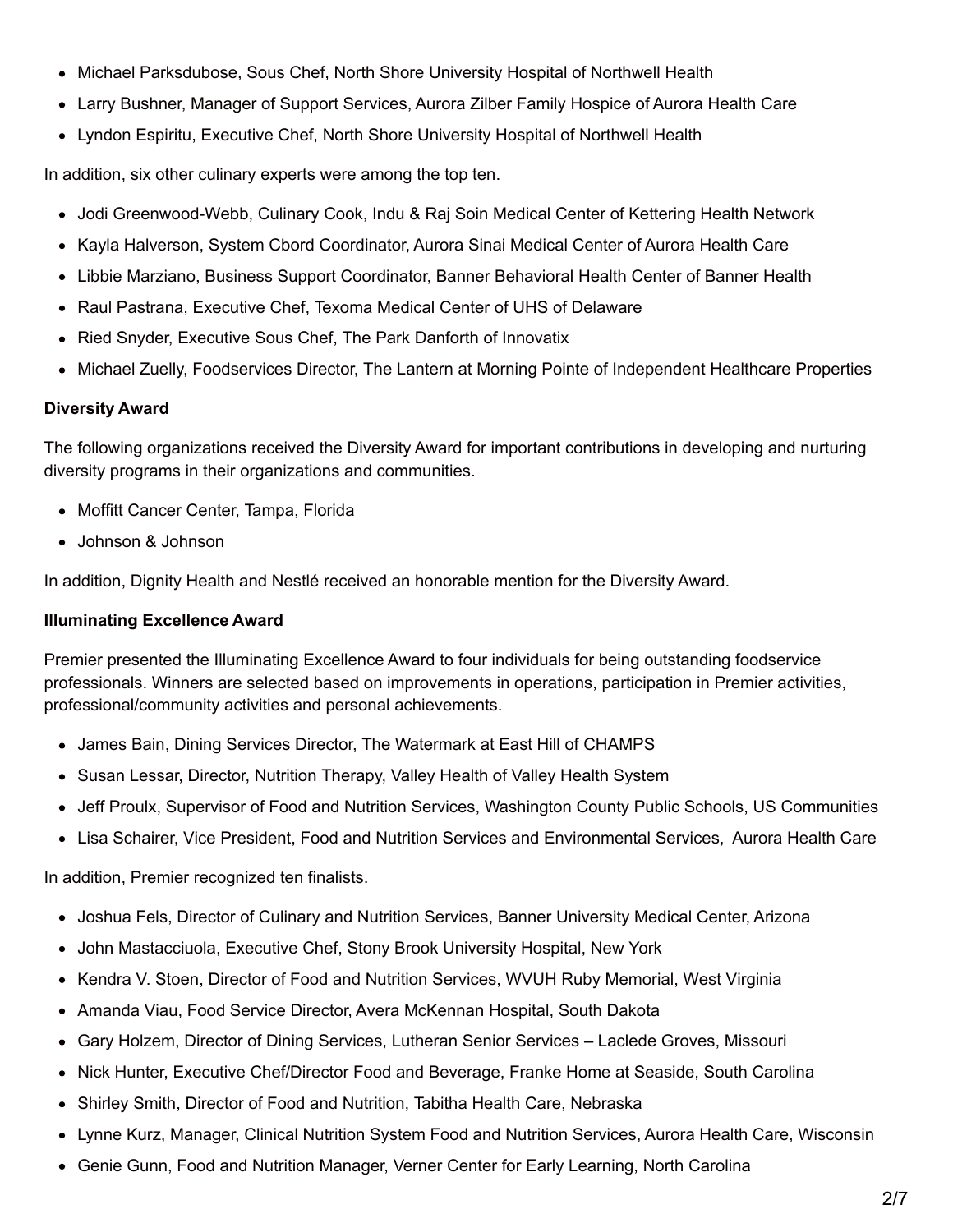• Andre Mallie, Assistant Vice President of Auxillary Service, University of San Diego, California

### **QUEST® Award for High-value Healthcare**

The following hospitals were recognized with the QUEST Award for High-value Healthcare for achieving top performance in all six of the areas measured in Premier's [QUEST](https://www.premierinc.com/premier-inc-announces-quest-2020/) collaborative: cost and efficiency, inpatient and outpatient evidence-based care, mortality, safety, patient experience and appropriate hospital use.

- Banner Ironwood Medical Center, Arizona of Banner Health
- Baptist Memorial Hospital-Union County, Mississippi of Baptist Memorial Health Care Corporation
- Memorial Hospital Miramar, Florida of Memorial Healthcare System
- PeaceHealth Cottage Grove Community Medical Center, Oregon of PeaceHealth
- Texas Health Harris Methodist Hospital Azle, Texas of Texas Health Resources

The following hospitals were recognized as finalists for achieving top performance in five of the six areas measured in the collaborative.

- Baptist Memorial Hospital-Union City, Tennessee of Baptist Memorial Health Care Corporation
- Catawba Valley Medical Center, North Carolina
- Grandview and Southview Medical Centers, Ohio of Kettering Health Network
- Metroplex Adventist Hospital, Texas of Adventist Health System
- North Mississippi Medical Center-Iuka, Mississippi of North Mississippi Health Services
- Park Ridge Health, North Carolina of Adventist Health System
- Randolph Hospital, North Carolina
- Riverside Doctors' Hospital Williamsburg, Virginia of Riverside Health System
- St. Clare Hospital, Wisconsin of SSM Health
- St. Luke's Anderson Campus, Pennsylvania of St. Luke's University Health Network
- St. Luke's Quakertown Campus, Pennsylvania of St. Luke's University Health Network
- Sycamore Medical Center, Ohio of Kettering Health Network
- Texas Health Harris Methodist Hospital Southwest Fort Worth, Texas of Texas Health Resources
- Texas Presbyterian Hospital Rockwall, Texas of Texas Health Resources

In addition, the following hospitals received a citation of merit for achieving top performance in four of the six areas measured in the collaborative.

- AMITA Health Adventist Medical Center, Illinois of Adventist Health System
- Aurora Medical Center of Oshkosh, Wisconsin of Aurora Health Care
- Aurora Memorial Hospital of Burlington, Wisconsin of Aurora Health Care
- Aurora West Allis Medical Center, Wisconsin of Aurora Health Care
- Avera McKennan Hospital & University Health Center, South Dakota of Avera Health
- Avera St. Luke's Hospital, South Dakota of Avera Health
- Avera St. Mary's Hospital, South Dakota of Avera Health
- Banner Estrella Medical Center, Arizona of Banner Health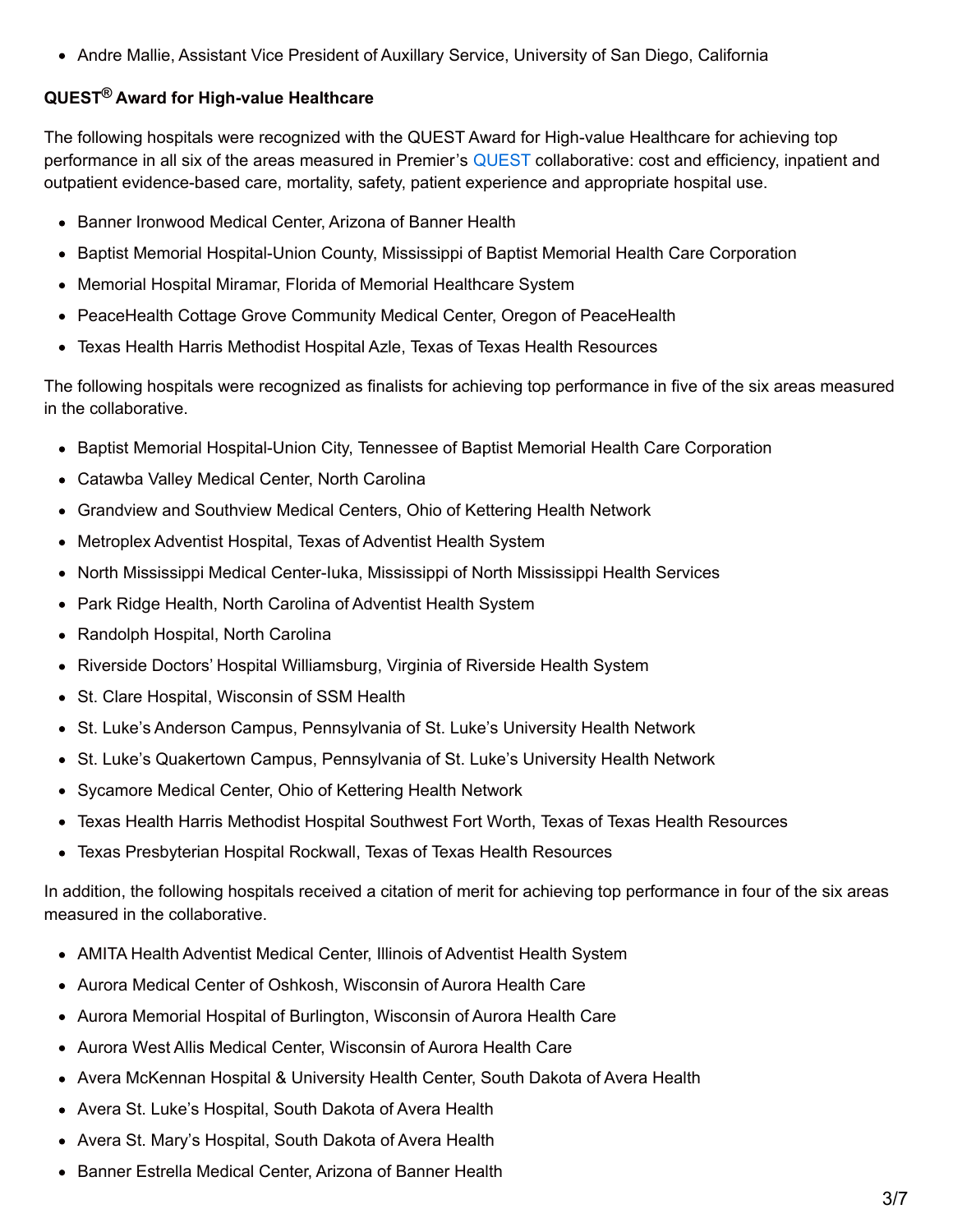- Baptist Medical Center Nassau, Florida of Baptist Health  $\bullet$
- Baptist Memorial Hospital-Booneville, Mississippi of Baptist Memorial Health Care Corporation
- Baptist Memorial Hospital-Collierville, Tennessee of Baptist Memorial Health Care Corporation  $\bullet$
- Baptist Memorial Hospital-Huntingdon, Tennessee of Baptist Memorial Health Care Corporation  $\bullet$
- Baptist Memorial Hospital-Tipton, Tennessee of Baptist Memorial Health Care Corporation
- Florida Hospital Fish Memorial, Florida of Adventist Health System  $\bullet$
- Florida Hospital Wesley Chapel, Florida of Adventist Health System
- Fort Hamilton Hospital, Ohio of Kettering Health Network  $\bullet$
- Frederick Memorial Hospital, Maryland of Frederick Memorial Healthcare System  $\bullet$
- Kettering Medical Center, Ohio of Kettering Health Network  $\bullet$
- Maury Regional Medical Center, Tennessee of Memorial Regional Healthcare System  $\bullet$
- Memorial Hospital Pembroke, Florida of Memorial Healthcare System  $\bullet$
- Methodist Texsan Hospital, Texas of Methodist Healthcare System  $\bullet$
- Metropolitan Methodist Hospital, Texas of Methodist Healthcare System  $\bullet$
- North Mississippi Medical Center-Hamilton, Alabama of North Mississippi Health Services  $\bullet$
- PeaceHealth Peace Harbor Medical Center, Oregon of PeaceHealth
- PeaceHealth Peace Island Medical Center, Washington of PeaceHealth  $\bullet$
- Riverside Tappahannock Hospital, Virginia of Riverside Health System  $\bullet$
- Saint Francis Hospital South, Oklahoma of Saint Francis Health System  $\bullet$
- Shawnee Mission Health, Kansas of Adventist Health System  $\bullet$
- Shenandoah Memorial Hospital, Virginia of Valley Health System
- SSM Health St. Mary's Hospital Centralia, Illinois of SSM Health  $\bullet$
- St. Luke's Allentown Campus, Pennsylvania of St. Luke's University Health Network  $\bullet$
- St. Luke's Hospital, Missouri  $\bullet$
- St. Luke's Miners Campus, Pennsylvania of St. Luke's University Health Network  $\bullet$
- Texas Health Huguley Hospital Fort Worth South, Texas of Adventist Health System  $\bullet$
- Texas Health Presbyterian Hospital Kaufman, Texas of Texas Health Resources  $\bullet$
- University Hospitals Conneaut Medical Center, Ohio of University Hospitals
- University Hospitals Geneva Medical Center, Ohio of University Hospitals
- Warren Memorial Hospital, Virginia of Valley Health System

## **Supply Chain Innovation Award**

The following organizations received the Supply Chain Innovation Award for introducing innovative, high-impact supply chain improvement ideas to the healthcare industry.

- Banner Health, Arizona
- Mercy Health, Ohio

## **Supply Chain Excellence Award**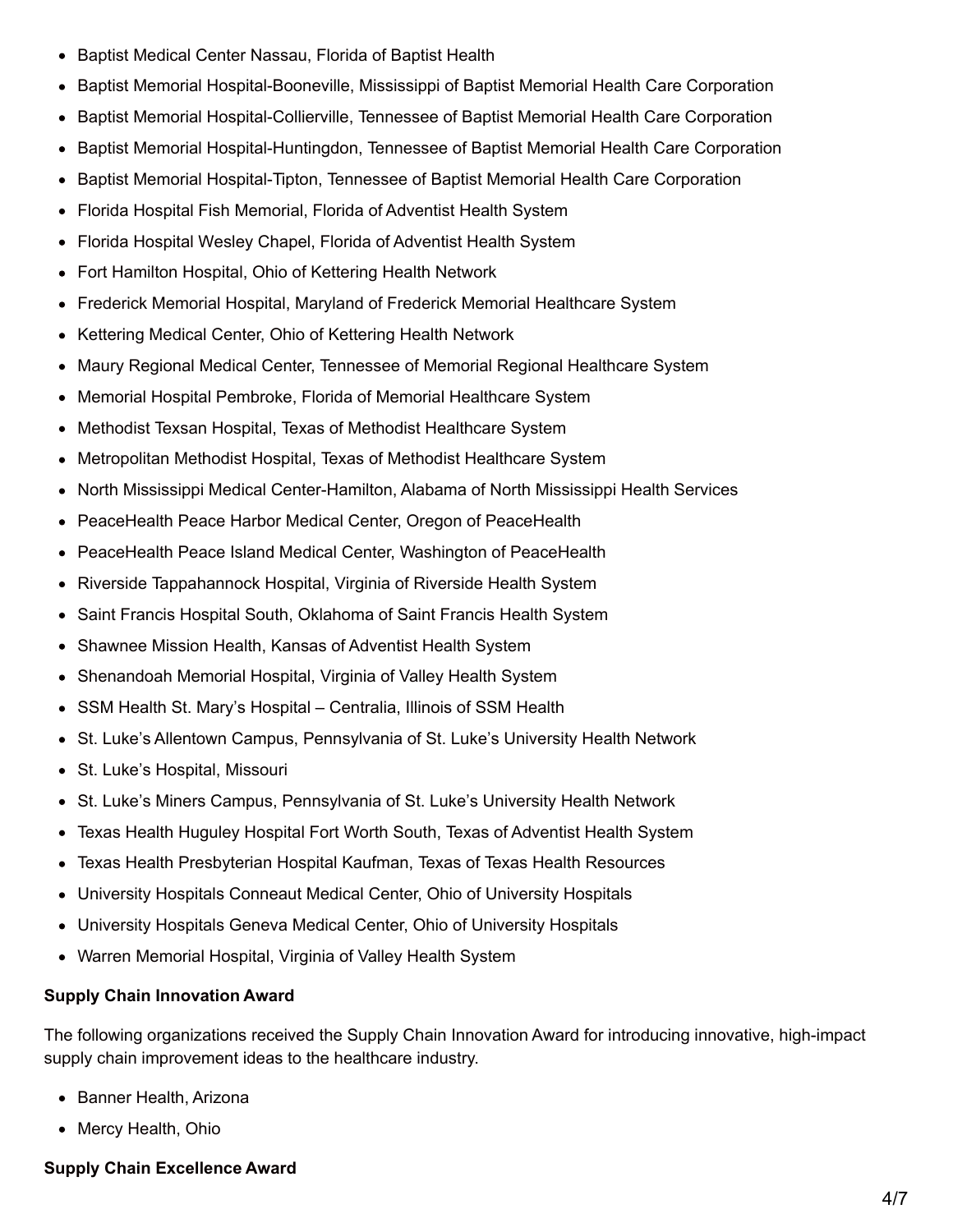The following hospitals and health systems received the Supply Chain Excellence Award for superior supply expense performance.

- Banner Estrella Medical Center, Arizona of Banner Health
- Carilion Giles Community Hospital, Virginia of Carilion Clinic  $\bullet$
- Carilion Roanoke Memorial Hospital, Virginia of Carilion Clinic
- Carilion Stonewall Jackson Hospital, Virginia of Carilion Clinic
- Carolinas HealthCare System Union, North Carolina of Carolinas HealthCare System
- Central Maine Healthcare, Maine
- Einstein Healthcare Network, Pennsylvania
- Florida Hospital Apopka, Florida of Adventist Health System
- Fort Hamilton Hospital, Ohio of Kettering Health Network  $\bullet$
- Genesis Medical Center, DeWitt, Iowa of Genesis Health System
- Henry Ford Health System, Michigan
- Johns Hopkins Bayview Medical Center, Maryland of Johns Hopkins Medicine
- McLaren Flint, Michigan of McLaren Health Care  $\bullet$
- McLaren Health Care, Michigan  $\bullet$
- McLaren Macomb, Michigan of McLaren Health Care  $\bullet$
- Med Center Health, Kentucky  $\bullet$
- Mercy Health, Ohio
- Mercy Health St. Charles Hospital, Ohio of Mercy Health
- Methodist Charlton Medical Center, Texas of Methodist Health System
- Page Hospital, Arizona of Banner Health
- PeaceHealth Cottage Grove Community Medical Center, Oregon of PeaceHealth
- Riverside Health System, Virginia
- Samaritan Medical Center, New York of the Greater New York Hospital Association  $\bullet$
- St. Clare Hospital, Wisconsin of SSM Health
- Texas Health Harris Methodist Hospital Azle, Texas of Texas Health Resources
- TriHealth, Inc., Ohio  $\bullet$
- University Hospitals Bedford Medical Center, Ohio of University Hospitals
- University Hospitals Case Medical Center, Ohio of University Hospitals
- University Hospitals Elyria Medical Center, Ohio of University Hospitals
- White River Medical Center, Arkansas of White River Health System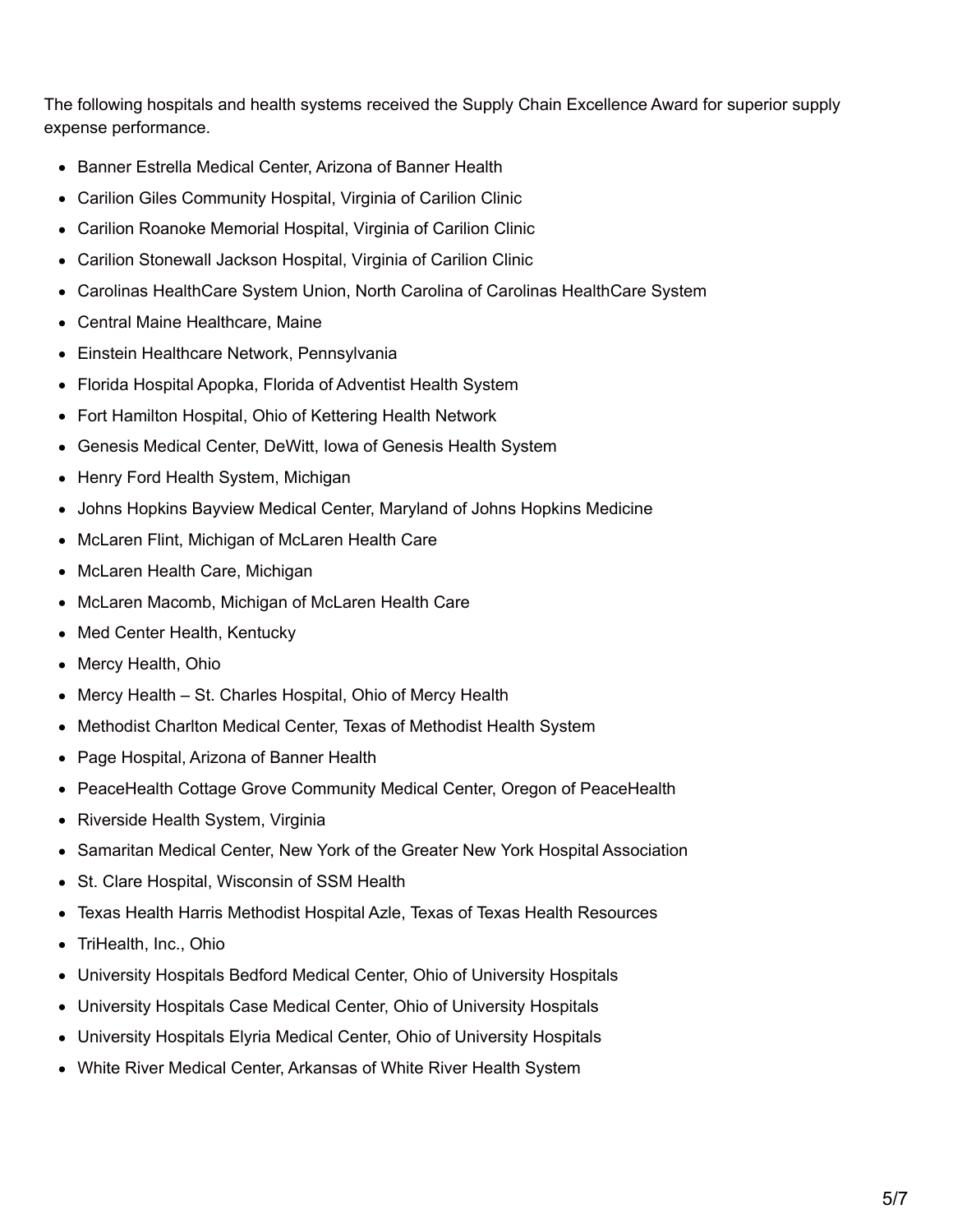#### **Supplier Legacy Award**

The following suppliers received the Legacy Award for their longstanding work to support Premier members through exceptional local customer service and engagement, value creation through clinical excellence and commitment to lower costs.

- Advance Medical Designs, Inc.
- BVK Direct
- CDW Healthcare
- Compression Therapy Concepts
- Dart Container Corporation
- Edwards Lifesciences
- FFF Enterprises
- Hologic, Inc.
- McKesson Medical-Surgical
- Network Services Company
- Omnicell, Inc.
- Otsuka America Pharmaceutical, Inc.
- Owens & Minor, Inc.
- Siemens Healthcare Diagnostics
- Sizewise
- X-GEN Pharmaceuticals, Inc.

#### **Supplier Horizon Award**

The following suppliers received the Horizon Award for displaying the same qualities as Legacy Award recipients, but with less tenure.

- American Solutions for Business
- Coloplast
- Exela Pharma Sciences
- Guerbet
- Hettich Instruments
- Koch Foods
- LifeNet Health
- LINET Americas, Inc.
- NDC, Inc.
- National Office Furniture
- Penumbra, Inc.
- Randstad Technologies